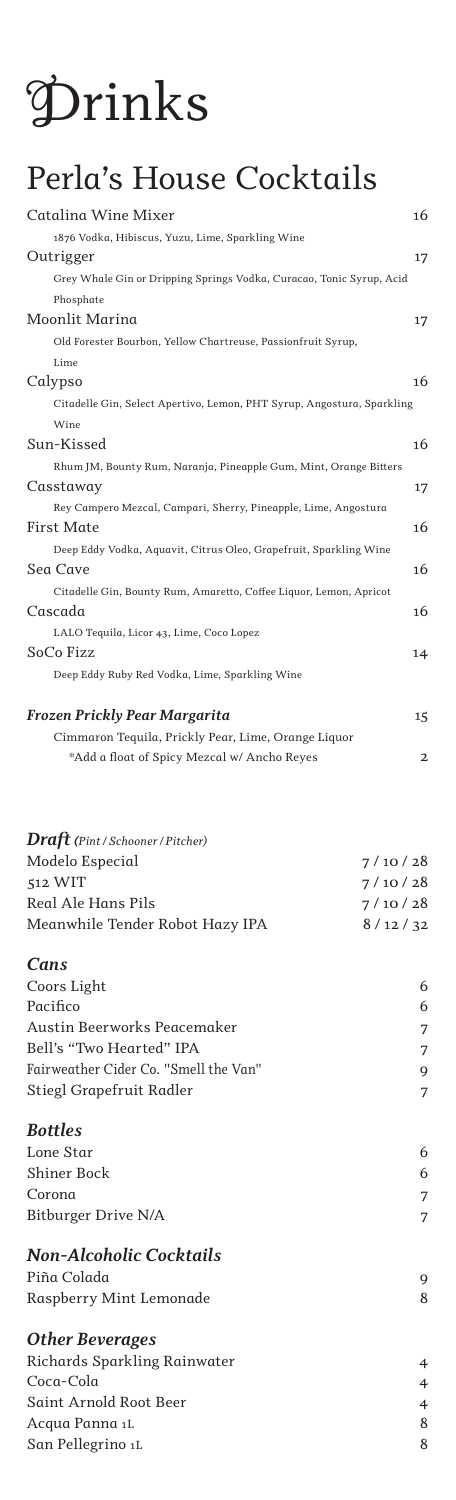## *Wine*

### *Sparkling*

| Avinyo Reserva Brut Cava Catalonia, Spain                     | 12/46 |
|---------------------------------------------------------------|-------|
| Bisol Jeio Prosecco DOCG Veneto, Italy                        | 13/50 |
| Raventos i Blanc Rosé Catalonia, Spain                        | 16/62 |
| Gusbourne Brut Reserve Kent, England                          | 22/86 |
| SRC Etna Rosato Frizzante Sicily, Italy                       | 100   |
| Ruinart Brut Rosé NV Champagne, FR                            | 150   |
| Taittinger Millesime '14 Champagne, FR                        | 250   |
| Fleur de Miraval Exclusivement Brut Rosé NV Champagne, FR 700 |       |
| Gosset Extra Brut 'Celebris' '07 1.5L Champagne, FR           | 900   |

#### *Whites*

| Teifenbrunner Pinot Grigio Alto Aldige, IT                    | 12/50 |
|---------------------------------------------------------------|-------|
| Weingut Kruger Rumpf Riesling Nahe, Germany                   | 14/54 |
| Bretonniere Sevre st Maine Muscadet Loire Valley, FR          | 16/62 |
| Clos du Val Chardonnay Napa Valley, CA                        | 20/78 |
| Domaine Drouhin Chablis Chablis, FR                           | 20/78 |
| Domaine Delaporte Sancerre Sancerre, FR                       | 24/94 |
| Quinta do Crasto Superior White Blend '18 Portugal            | 72    |
| Dr. Thanisch Riesling Kabinett '17 Mosel, Germany             | 78    |
| Lady of Sunshine Sauvignon Blanc '21 Santa Barbara, CA        | 82    |
| Merry Edwards Sauvignon Blanc '20 Russian River, CA           | 84    |
| Presqu'ile Vineyard Chardonnay '19 SantaBarbara, CA           | 110   |
| Alvina Pernot Bourgogne Blanc Cote d'Or '20 Burgundy, FR      | 120   |
| Dumol 'Wester Ranch' Chardonnay '19 Russian River Valley, CA  | 130   |
| Chateau Montelena Chardonnay '19 Napa Valley, CA              | 140   |
| Jean et Sebastien Dauvissat 1er Cru Vaillons '19 Chablis, FR  | 150   |
| Nicolas Joly Chenin Blanc '19 Savennieres, FR                 | 180   |
| Littorai 'Theriot' Chardonnay '20 Sonoma Coast, CA            | 220   |
| Alvina Pernot Clos de Noyers Brets '20 Puligny-Montrachet, FR | 300   |
| Kongsgaard Chardonnay '19 Napa Valley, CA                     | 360   |
| Domaine Leflaive 1er Cru Clavoillon '19 Burgundy, FR          | 700   |
| Domaine Roulot 1er Cru - Clos des Boucheres Monopole '19      |       |
| Meursault, FR                                                 | 1100  |

#### *Rosé*

| Heidi Schrock X MML 'Pink Beret' Rust, Austria | 14/54 |
|------------------------------------------------|-------|
| Domaine Gavoty Provence, FR                    | 19/74 |
| Chêne Bleu 'Le Rosé' '20 Vaucluse, FR          | 90    |
| Minuty 'Rosé et Or' '20 Provence, FR           | 100   |
| Chateau de Peyrassol '20 Provence, FR          | 120   |
|                                                |       |

#### *Reds*

| Valravn Zinfandel Sonoma County, CA                               | 14/54 |
|-------------------------------------------------------------------|-------|
| Clos de Caillou 'Le Caillou' Grenache/Syrah                       | 15/58 |
| Côtes-du-Rhône, FR                                                |       |
| Ponzi Vineyards Pinot Noir Willamette, OR                         | 19/74 |
| Leviathan Cabernet Sauvignon Blend Napa Valley, CA                | 19/74 |
| Railsback Freres Grenache/Syrah '17 Santa Ynez, CA                | 68    |
| Bernard Baudry "Les Granges" Chinon '20 Loire Valley, FR          | 70    |
| Bruno Giacosa Nebbiolo D'Alba '18 Piedmont, IT                    | 80    |
| Nicolas Rossignol Pinot Noir '18 Burgundy, FR                     | 110   |
| Hirsch 'Bohan Dillon' Pinot Noir '19 Sonoma Coast, CA             | 120   |
| Chateau La Nerthe Grenache Blend '17 Cháteauneuf-du-Pape, FR      | 130   |
| Big Table Farm Pinot Noir '19 Willamette, OR                      | 138   |
| Chateau Montelena Cabernet Sauvignon '18 Napa Valley, CA          | 140   |
| Sadie Family 'Pofadder' Cinsault '18 Swartland, SA                | 148   |
| Kistler Pinot Noir '19 Russian River Valley, CA                   | 160   |
| Hubert Lignier 'Regnard' Pinot Noir '18 Gevrey-Chambertin, FR     | 230   |
| Hubert Lignier 'Tres Girard' Pinot Noir '18 Morey-Saint-Denis, FR | 260   |
| Dunn Cabernet Sauvignon '17 Napa Valley, CA                       | 270   |
| Ambroise Grand Cru Corton 'Le Rognet' '16 Burgundy, FR            | 350   |
| Regis Forey Clos Vougeot Grand Cru '19 Burgundy, FR               | 550   |
| Cardinale Cabernet Sauvignon '18 Napa Valley, CA                  | 650   |